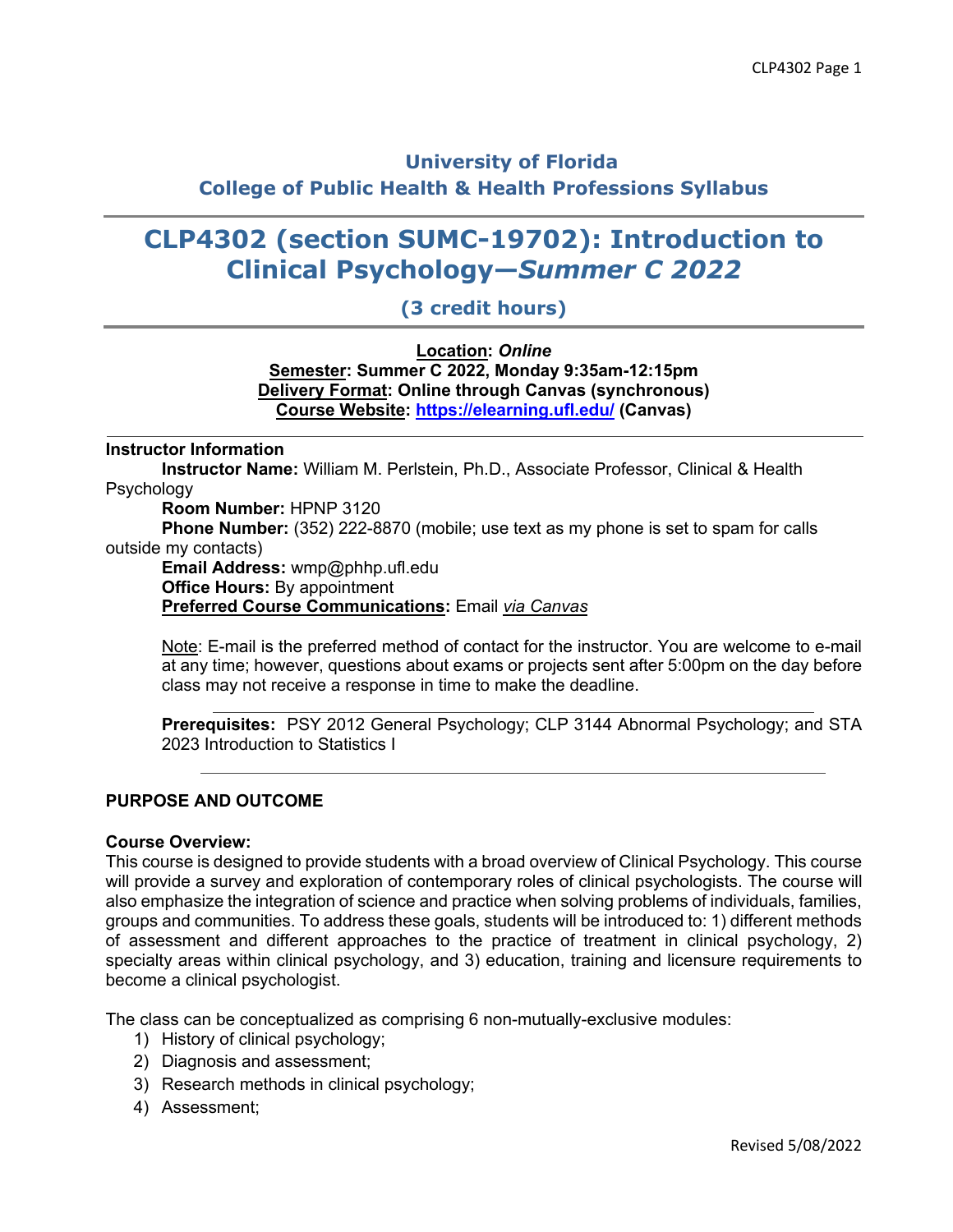- 5) Intervention & prevention;
- 6) Specialty areas within clinical psychology and associated training.

### **Relation to program outcomes:**

This course serves as an upper-level course within clinical and health psychology at the University of Florida. The early-stage developmental focus will support learning objectives that are applicable to a range of clinical and health profession degrees including public health, psychology, pre-medicine, health sciences, and early-development undergraduate training programs.

### **Instructor's personal Diversity statement:**

*Respect for Diversity*: It is my intent that students from all diverse backgrounds and perspectives be well served by this course, that students' learning needs be addressed both in and out of class, and that the diversity that students bring to this class be viewed as a resource, strength and benefit. It is my intent to present materials and activities that are respectful of diversity: gender, sexuality, disability, age, socioeconomic status, ethnicity, race, and culture. Your suggestions are encouraged and appreciated. Please let me know ways to improve the effectiveness of the course for you personally or for other students or student groups. In addition, if any of our class meetings conflict with your religious events, please let me know so that we can make arrangements for you.

**Course Objectives**: After successfully completing CLP 4302, students will be able to (including but not limited to):

- 1. Identify and distinguish between major mental-health professions;
- 2. Demonstrate an understanding of how clinical psychologists approach mental-health diagnosis, assessment, prevention, and treatment;
- 3. Explain the importance of the scientist-practitioner model of clinical psychology;
- 4. Understand and explain similarities and differences in various specialty areas in clinical psychology;
- 5. Explain training and educational processes involved in licensure for clinical psychologists in the US;
- 6. Understand and explain assessment, treatment (i.e., intervention), and prevention methods in clinical psychology;
- 7. Understand and explain research methods in clinical psychology;
- 8. Describe the academic and professional preparation that Clinical Psychologists must complete before beginning clinical practice, including pre- and post-doctoral training and board certification;
- 9. Outline the strengths and limitations of published research so that the validity of findings regarding treatments can inform decisions clinical decisions;
- 10. Describe the various areas of practice for Clinical Psychologists to include academic, clinical, and research contexts;
- 11. Distinguish the various assessment strategies and tools used in clinical practice, including assessing for psychopathology, neuropsychology, behavior, pediatrics, and personality;
- 12. Describe empirically-based principles of therapeutic change, including relevant client and therapist variables;
- 13. Understand and describe ethical issues in scientific-research and ethical codes for psychologist providing psychological services, as outlined by the American Psychological Association (APA);
- 14. Discuss evidence-based treatments so that their connection to valid research and their likelihood of effectiveness are addressed;
- 15. To understand the role of multicultural and diversity factors in graduate psychology training, and clinical assessment and treatment.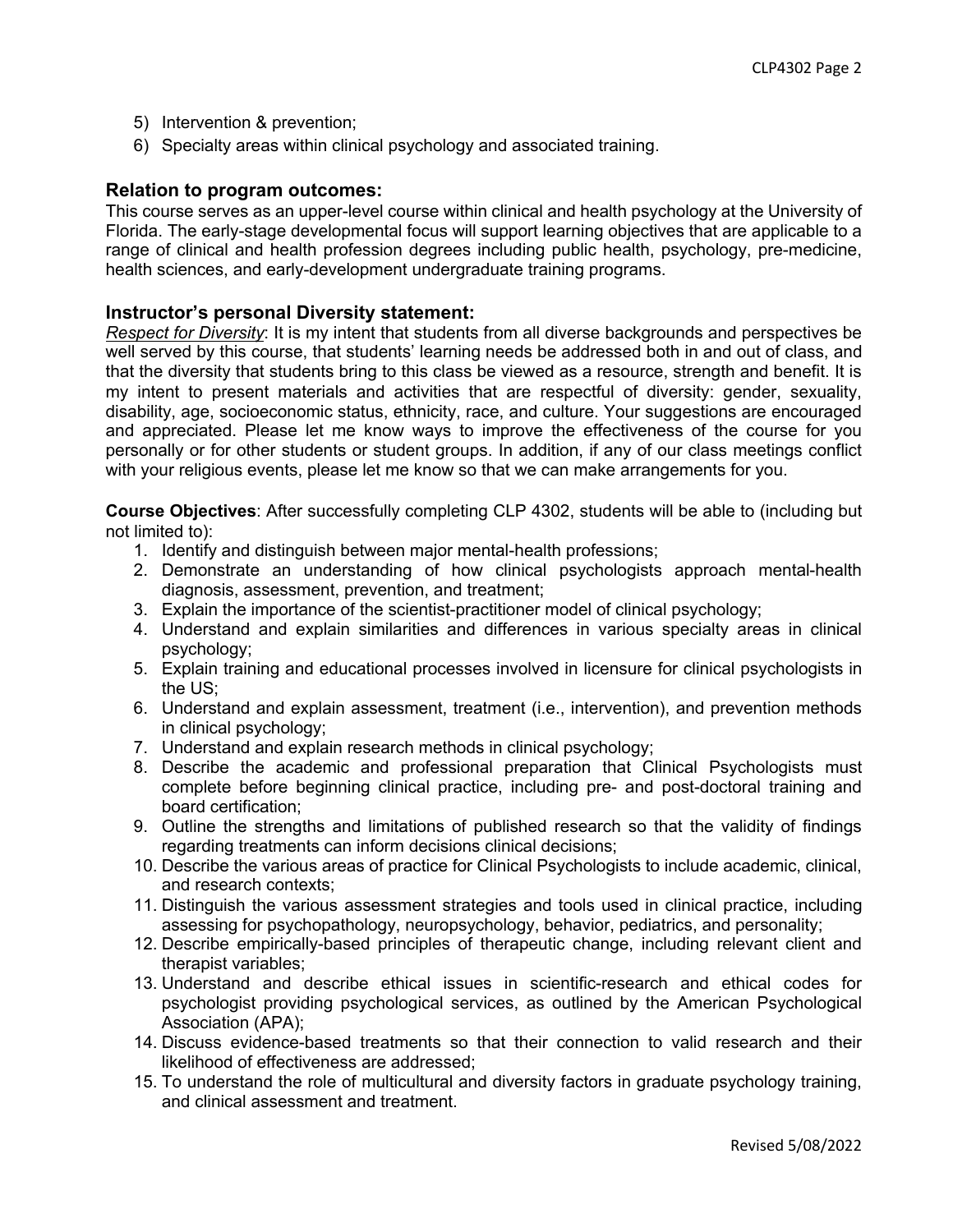### **Instructional Methods:**

Lecture, class discussion, and small-group and individual work will comprise the majority of class sessions. The role of the instructor will be to: present an overview of relevant topics, provide additional reading material and learning resources with up-to-date research findings, facilitate discussion of selected topics, and provide timely feedback. Expectations for students are to attend class fully prepared, participate in class discussions, and read assigned materials prior to class in preparation for lecture. Following most class sessions, students will be expected to complete a **3-2-1 exercise** in which they describe: a) "*3 new things I have learned from the lecture*," b) "*2 things in the lecture I found particularly interesting*;" and c) "*1 thing from the lecture that I still have a question about.*" These exercises will be completed through the Canvas *Discussion Board*, as will be described during the first class meeting. These 3-2-1 assignments will be graded for *completion*. *Please have them completed* by 11:59pm the Tuesday following each Monday class session. I will do my best to provide feedback in a timely manner.

In addition to the primary text, there will be additional required (and optional) primary-source readings available in Canvas files, as specified in the course topical outline/course schedule below.

### **Required Equipment**

See UF Student Computer Requirements. Your program may have additional requirements. For this course you will need a computer that can run HonorLock and the Google Chrome browser with high speed internet access, a webcam, and microphone.

For technical support for this class, please contact the UF Help Desk at: Learning-support@ufl.edu, (352) 392-HELP (option 2), or https://lss.at.ufl.edu/help.shtml 3

### *Exam Rules*

Check your syllabus for other rules related to quizzes and exams. Examples:

- Exams and quizzes will be administered as described in the course schedule.
- Exams and quizzes will be open-book & closed notes, unless otherwise noted during class by the instructor.
- Exams may be taken at a student's home. Students must plan to take their exam in an environment where other people are not in the room during the exam and work on them *independently*.
- As the exams will cover a substantial amount of information, exam reviews will be conducted via the Canvas Discussion Board as outlined in Assignments #3 & #4. Discussion Dr. Perlstein will address entries to the Discussion Board prior to the exam(s) and will review entries during class.

### *Quiz Rules*

Check your syllabus for other rules related to quizzes and exams. Examples:

- Quizzes will be administered as described in the course schedule. Unless otherwise specified by the instructor, quizzes will open on Canvas at 9:35am-9:50am, and will comprise 5 multiplechoice questions.
- Quizzes are closed book, closed notes, unless otherwise instructed during class by the instructor.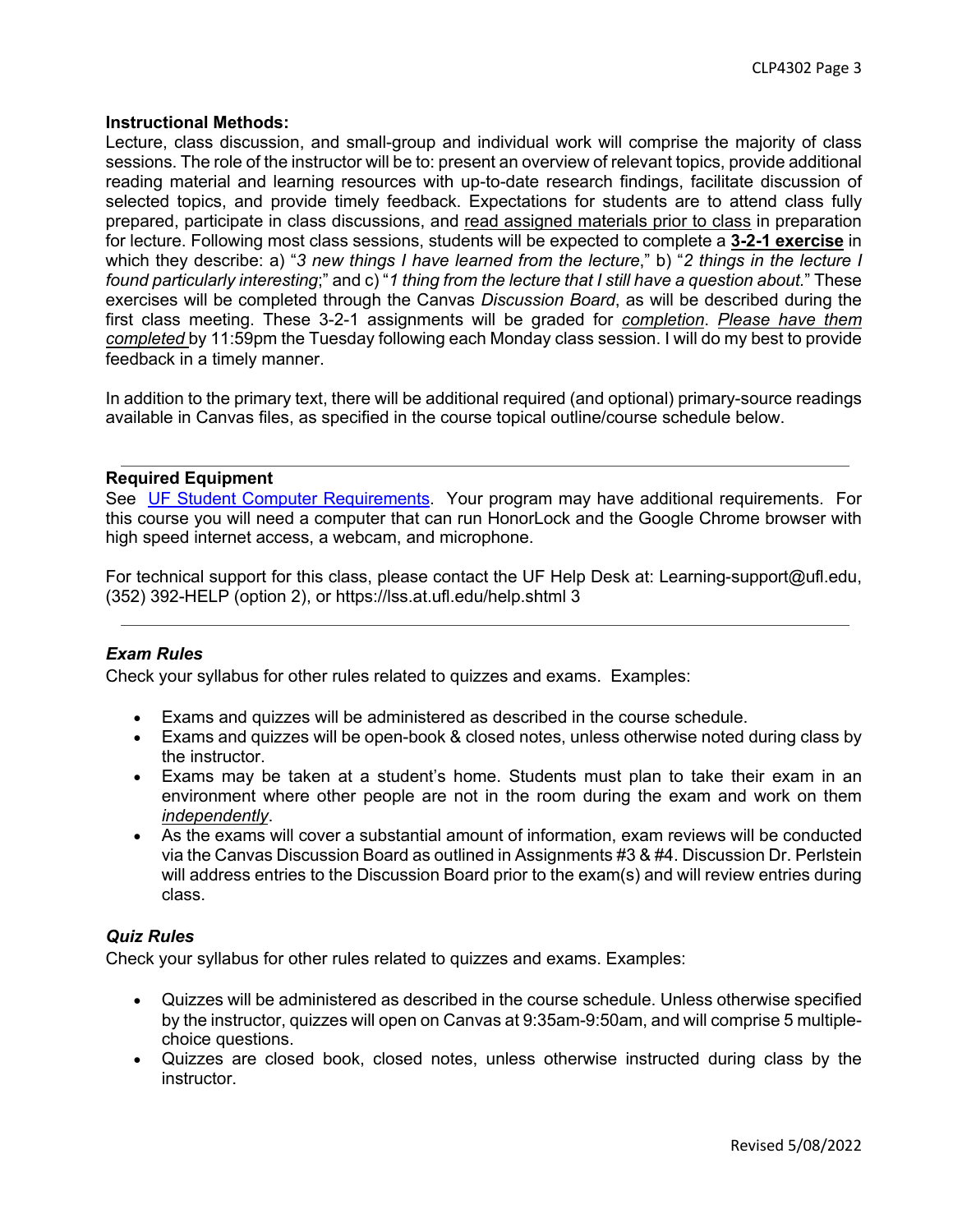• Quizzes may be taken at a student's home. Students must plan to take their quizzes in an environment where other people are not in the room during the quiz and work on them *independently*.

### **DESCRIPTION OF COURSE CONTENT**

**Topical Outline/Course Schedule**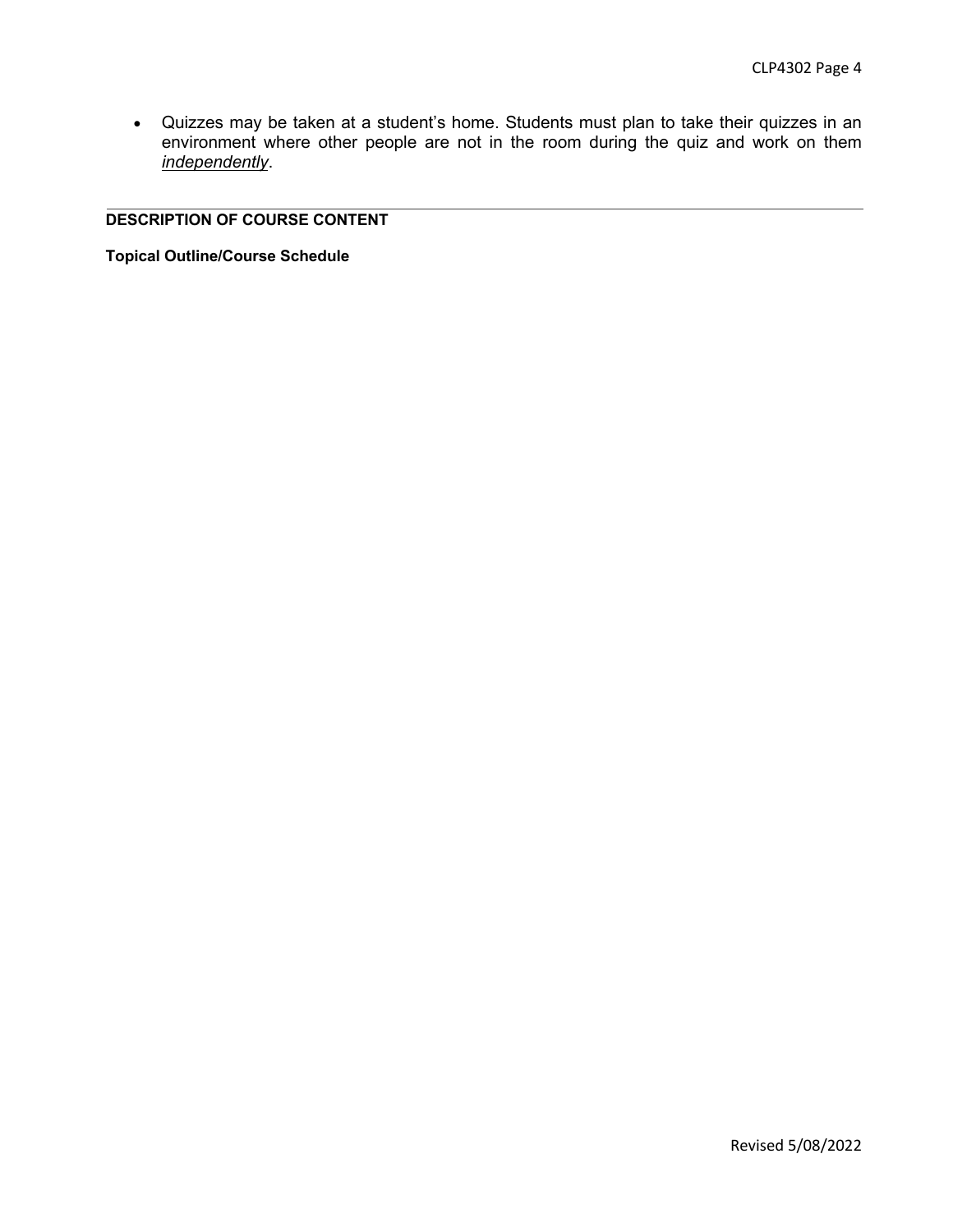| <b>Wee</b><br>$\boldsymbol{k}$ | Date(<br><u>s)</u> | Topic(s)                                                                                                                                                                                       | <b>Readings</b><br>(to be completed before<br>class)<br>Additional readings may be uploaded<br>to Canvas based on class interest,<br>guest lecturers, or updates in<br>research. Please check Canvas<br>weekly. Will notify class during class<br>of any updates.                                                                                                                                      | <b>Assignmen</b><br>ts Due                                                                                                                                          | Quizzes/Exa<br>ms<br>(Mostly bi-<br>weekly<br>quizzes,<br>online with<br>due-date<br>listed)<br><b>Quizzes &amp;</b><br><b>Exams will</b><br>be<br>administered<br>on Canvas<br><b>Quizzes</b><br>administere<br>d 9:35-<br>950AM |
|--------------------------------|--------------------|------------------------------------------------------------------------------------------------------------------------------------------------------------------------------------------------|--------------------------------------------------------------------------------------------------------------------------------------------------------------------------------------------------------------------------------------------------------------------------------------------------------------------------------------------------------------------------------------------------------|---------------------------------------------------------------------------------------------------------------------------------------------------------------------|-----------------------------------------------------------------------------------------------------------------------------------------------------------------------------------------------------------------------------------|
| $\mathbf{1}$                   | 5/9                | Syllabus<br>Overview<br>Introduction to<br>& Evolution of<br>Clinical<br>Psychology                                                                                                            | Syllabus overview; course<br>$\bullet$<br>requirements & expectations<br>Lee & Hunsley Ch. 1<br>$\bullet$<br>APA (2011), Careers in Psychology<br>$\bullet$<br>Stewart et al. (2017)-Diversify &<br>$\bullet$<br>Conquer                                                                                                                                                                               | Discussion<br>of Ch. 1 &<br>Readings<br><b>Complete</b><br>$3 - 2 - 1$<br>template                                                                                  |                                                                                                                                                                                                                                   |
| $\overline{2}$                 | 5/16               | Contemporary<br>Clinical<br>Psychology<br><b>Guest</b><br>speaker: Dr.<br><b>Ronald</b><br><b>Rozensky</b><br>(pre-recorded<br>presentation,<br>to be viewed<br>synchronously<br>during class) | $\bullet$<br>Lee & Hunsley Ch. 2<br>2014 Implications ACA for Education<br>$\bullet$<br>2018 Sci Prac TEPP<br>$\bullet$<br>Rozensky et al. (2018).<br>$\bullet$<br>Interprofessional curriculum<br>2017 25 Yrs Education Rozensky<br>$\bullet$<br><b>Grus Fouad Daniel</b><br>2016 Psychology's core knowledge<br>$\bullet$<br>Rozensky (2012)<br><b>Optional Readinga:</b><br>Rozensky BIOSKETCH 2019 | <b>Assignmen</b><br>t#1<br>(Biographi<br>cal<br>Statement)<br><b>DUE 5/16</b><br>5pm via<br>Canvas<br>Assignment<br>S<br><b>Complete</b><br>$3 - 2 - 1$<br>template |                                                                                                                                                                                                                                   |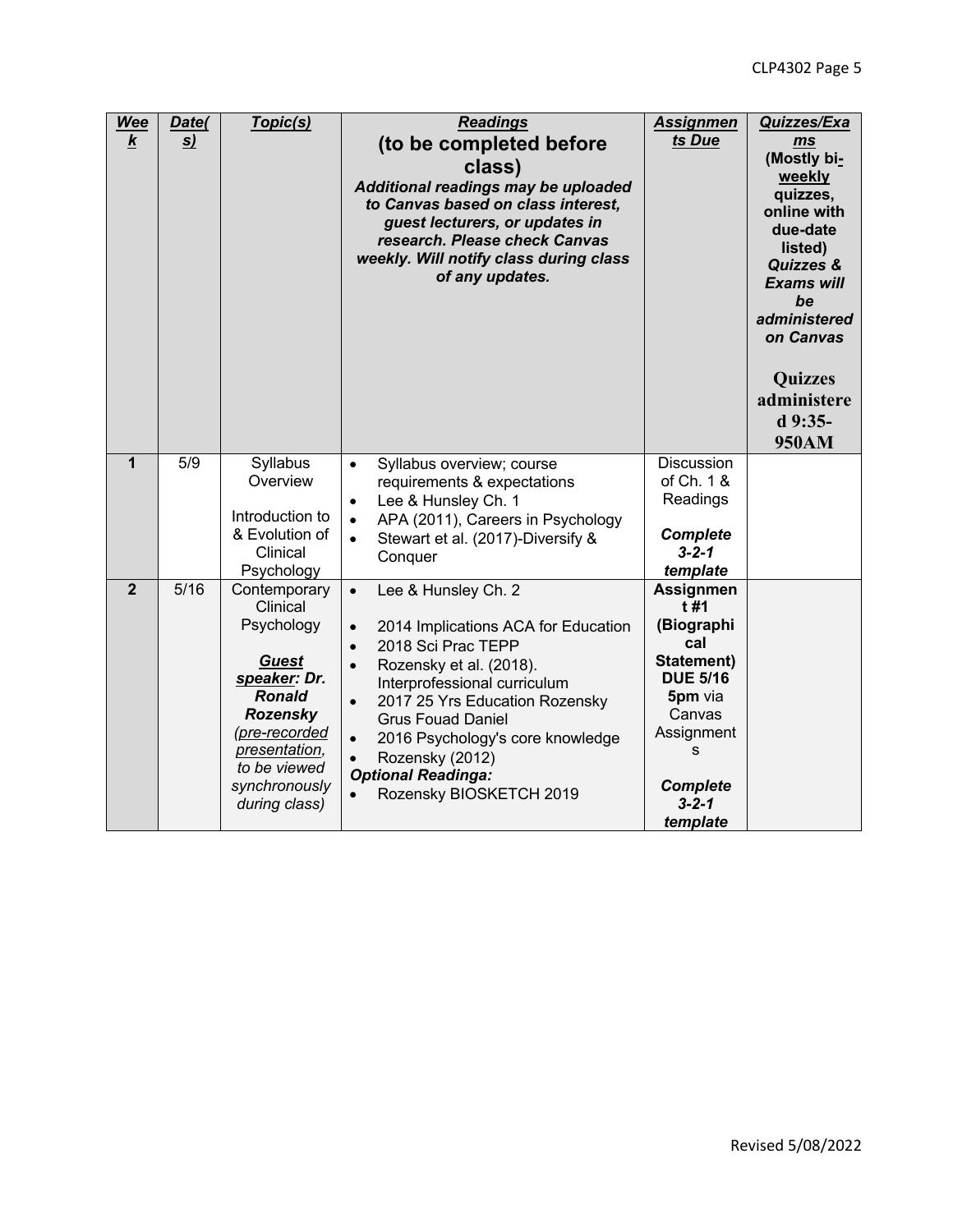| $\overline{3}$ | 5/23 | Follow-up      | Lee & Hunsley Ch. 3<br>$\bullet$         | Discussion             | Online        |
|----------------|------|----------------|------------------------------------------|------------------------|---------------|
|                |      | questions      | Podcast on DSM-5-TR (8-minute            | οf                     | Syllabus Quiz |
|                |      | regarding Dr.  | listen; can also read transcript at this | Classificatio          | #1 (Canvas).  |
|                |      | R's            | site):                                   | n &                    | Any time of   |
|                |      | presentation   | https://www.npr.org/sections/health-     | Diagnosis              | day; due      |
|                |      |                | shots/2013/05/16/184454931/why-is-       |                        | by11:59 pm    |
|                |      | Classification | psychiatrys-new-manual-so-much-          | <b>Frances</b>         | 5/23,         |
|                |      | & Diagnosis    | like-the-old-one                         | video on               |               |
|                |      |                |                                          | <b>DSM</b>             |               |
|                |      |                | L&H Ch. 2 (p. 33; Viewpoint Box 2.1, as  |                        |               |
|                |      |                | a starting point). Other readings in     | <b>Assignmen</b>       |               |
|                |      |                | Canvas files:                            | t #2                   |               |
|                |      |                | 3 Readings for Assignment #2 in          | (Prescriptio           |               |
|                |      |                | Files/Readings/Week03/5_23_2022/Assi     | n Authority            |               |
|                |      |                | gnment $#2$ :                            | for                    |               |
|                |      |                | 1. Lakhan (2007)                         | Psychologis            |               |
|                |      |                | 2. Lavoie & Barone (2006)                | ts thought             |               |
|                |      |                | 3. Lavole & Fleet (2002).                | paper) Due<br>11:59PM, |               |
|                |      |                | <b>Optional Reading:</b>                 | 5/23                   |               |
|                |      |                | Clark et al. (2017)                      |                        |               |
|                |      |                |                                          | <b>Complete</b>        |               |
|                |      |                |                                          | $3 - 2 - 1$            |               |
|                |      |                |                                          | template               |               |
|                | 5/30 |                | NO CLASS - Memorial Day Holiday          |                        |               |
| 4              | 6/6  | Research       | Lee & Hunsley Ch. 4<br>$\bullet$         | In-class               |               |
|                |      | Methods in     | <b>Wilson (2012)</b><br>$\bullet$        | discussion             |               |
|                |      | Clinical       |                                          | of research            |               |
|                |      | Psychology     |                                          | methods                |               |
|                |      |                |                                          |                        |               |
|                |      |                |                                          | Submit<br>exam-        |               |
|                |      |                |                                          | review                 |               |
|                |      |                |                                          | questions              |               |
|                |      |                |                                          | (Assignme              |               |
|                |      |                |                                          | $nt#3$ ) via           |               |
|                |      |                |                                          | canvas by              |               |
|                |      |                |                                          | 5PM 6/8; for           |               |
|                |      |                |                                          | in-class               |               |
|                |      |                |                                          | discussion             |               |
|                |      |                |                                          | on 6/13                |               |
|                |      |                |                                          | <b>Complete</b>        |               |
|                |      |                |                                          | $3 - 2 - 1$            |               |
|                |      |                |                                          | template               |               |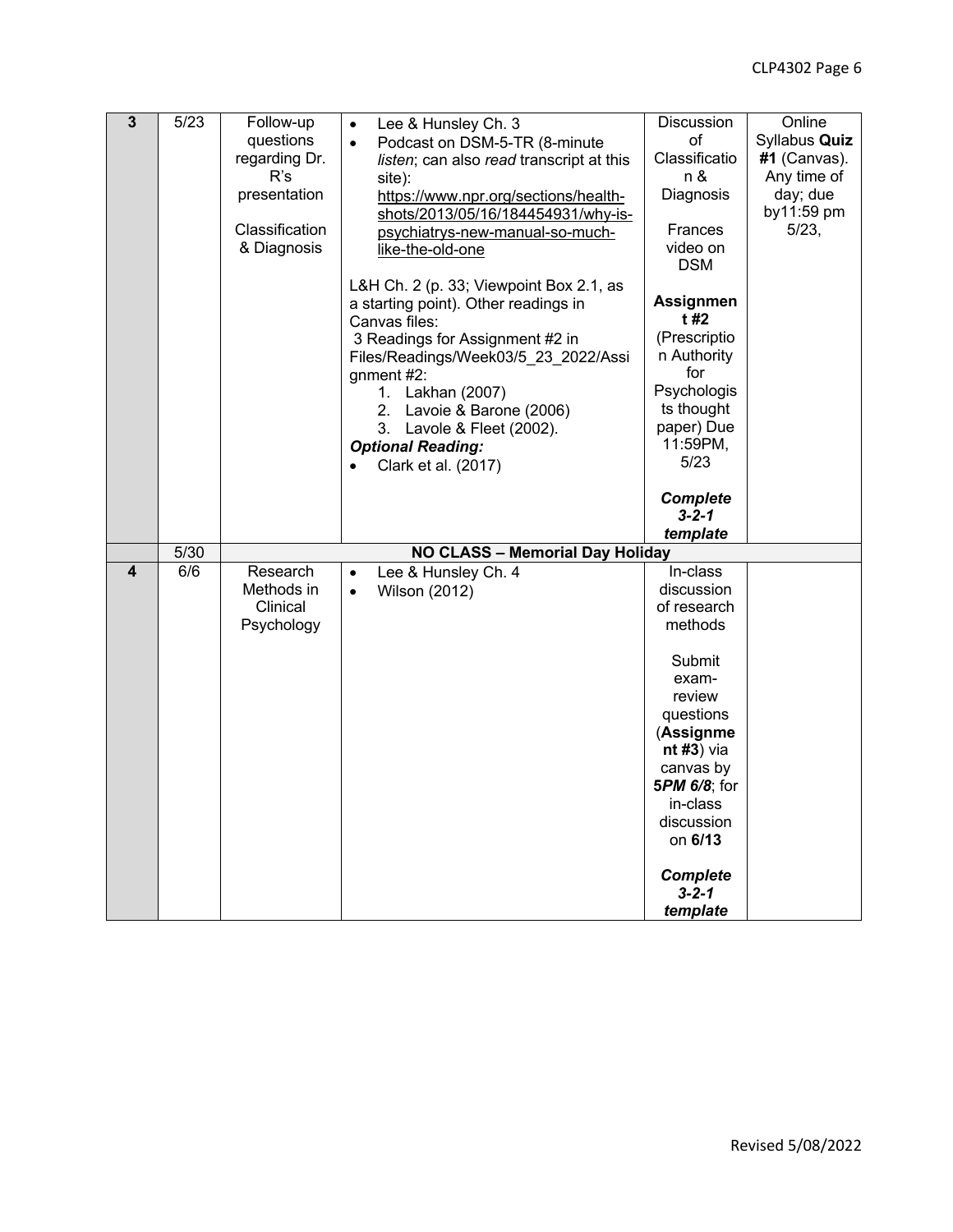| $\overline{\mathbf{5}}$ | 6/13              | Psychological<br>Assessment I:<br>Overview,<br>Ethics,<br>Interviewing &<br>Observation<br><b>Midterm</b><br>(Exam 1)<br><b>REVIEW</b>      | Lee & Hunsley Ch. 5 & 6<br>$\bullet$<br>Woody (2008)<br>$\bullet$<br>APA Ethics code-2017<br>$\bullet$<br><b>Optional Readings:</b><br>APA (2010)-Suicide Practice<br>Guidelines<br><b>Ethical Standards of Black</b><br>$\bullet$<br>Psychologists-2019<br>A. Frances (2010)<br>$\bullet$ | During-<br>class<br>discussion<br>& Exam-1<br>review<br>based on<br>Assignment<br>#3 from last<br>week<br><b>Complete</b><br>$3 - 2 - 1$<br>template | Online Quiz<br>#2 during-<br>class<br>(Canvas)<br>Will cover<br>materials<br>from L&H<br>Chs. 3-4.<br>Any time of<br>day; due<br>by11:59 pm<br>6/13, |
|-------------------------|-------------------|---------------------------------------------------------------------------------------------------------------------------------------------|--------------------------------------------------------------------------------------------------------------------------------------------------------------------------------------------------------------------------------------------------------------------------------------------|------------------------------------------------------------------------------------------------------------------------------------------------------|------------------------------------------------------------------------------------------------------------------------------------------------------|
|                         | 6/20              |                                                                                                                                             | <b>NO CLASS - UF Summer Break</b>                                                                                                                                                                                                                                                          |                                                                                                                                                      |                                                                                                                                                      |
| $6\overline{6}$         | 6/27              | <b>MIDTERM</b><br><b>EXAM</b>                                                                                                               |                                                                                                                                                                                                                                                                                            |                                                                                                                                                      | Online<br><b>Midterm</b><br>Exam (via<br>Canvas,<br>during class<br>time)<br>Covers L&H<br>readings Chs.<br>$1 - 4$                                  |
|                         | 7/4               |                                                                                                                                             | NO CLASS - July 4th Holiday                                                                                                                                                                                                                                                                |                                                                                                                                                      |                                                                                                                                                      |
| $\overline{7}$          | $\overline{7/11}$ | Psychological<br>Assessment II<br>$8$ III:<br>Intellectual &<br>Cognitive<br>Functioning,<br>Self-Report &<br>Projective<br><b>Measures</b> | Lee & Hunsley Chs. 7-9<br>$\bullet$<br><b>Optional Reading:</b><br>Lilenfeld (2008)                                                                                                                                                                                                        | In-class<br>discussion<br><b>Complete</b><br>$3 - 2 - 1$<br>template                                                                                 | Quiz #3<br>during-class;<br>(Canvas)<br>Will cover<br>materials<br>from L&H<br>Chs. 5-6                                                              |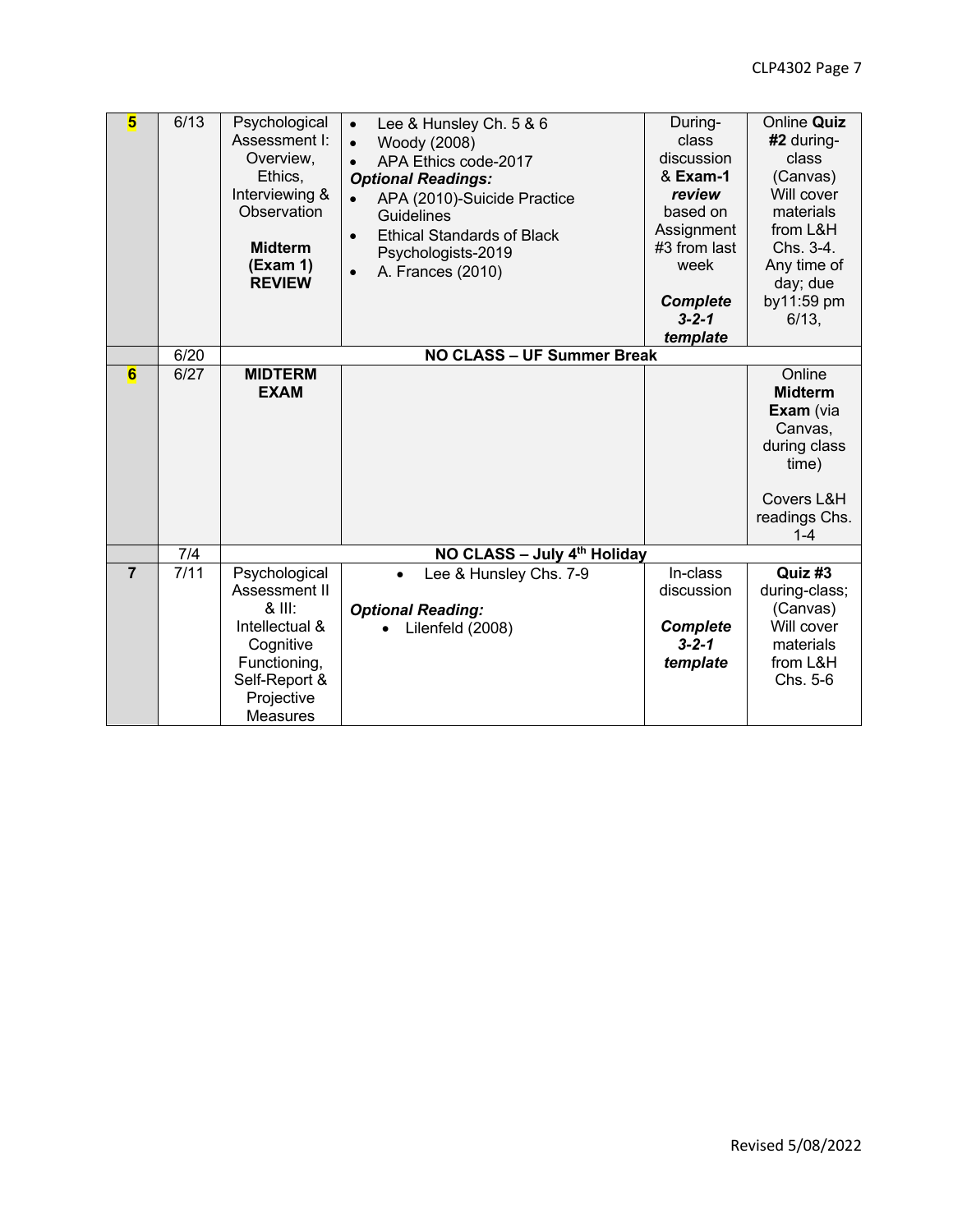| $\overline{\mathbf{8}}$ | 7/18 | Integration &<br>Clinical<br>Decision-<br>Making<br>Prevention                                                                                                               | Lee & Hunsley Chs. 9-10<br>$\bullet$<br>Kognito online training (see info<br>$\bullet$<br>below & on Canvas site)                          | Kognito<br>training in<br>detecting<br>emotional<br>distress<br><b>Assignmen</b><br>t #4: DUE<br>5PM on<br>7/18;<br>Submit<br>Exam 2-<br><b>Review</b><br><b>Questions</b><br>(via canvas<br>Assignment<br>s); for<br>discussion<br>on 7/25<br><b>Complete</b><br>$3 - 2 - 1$<br>template                                           |                                                                           |
|-------------------------|------|------------------------------------------------------------------------------------------------------------------------------------------------------------------------------|--------------------------------------------------------------------------------------------------------------------------------------------|-------------------------------------------------------------------------------------------------------------------------------------------------------------------------------------------------------------------------------------------------------------------------------------------------------------------------------------|---------------------------------------------------------------------------|
| $\boldsymbol{9}$        | 7/25 | Intervention I:<br>Overview,<br>Adults &<br>Couples,<br>Children &<br>Adolescents<br>Intervention II:<br>Identifying Key<br>Elements of<br>Change<br>Exam-2<br><b>Review</b> | Lee & Hunsley Chs. 9-14<br>$\bullet$<br>WhyWorks<br>$\bullet$<br>Kognito online training (see info<br>$\bullet$<br>below & on Canvas site) | Kognito<br>training in<br>detecting<br>emotional<br>distress-<br>this is<br>associated<br>with<br>Prevention,<br>discussed<br>last week.<br>Assignmen<br>t #5:<br>(Kognito<br>training<br>certificate<br>DUE: 5PM,<br>$7/25$ ; please<br>upload via<br>Canvas<br>assignment<br>s tab)<br><b>Complete</b><br>$3 - 2 - 1$<br>template | Quiz #4<br>During class<br>time via<br>Canvas;<br>Covers L&H<br>Chs. 9-14 |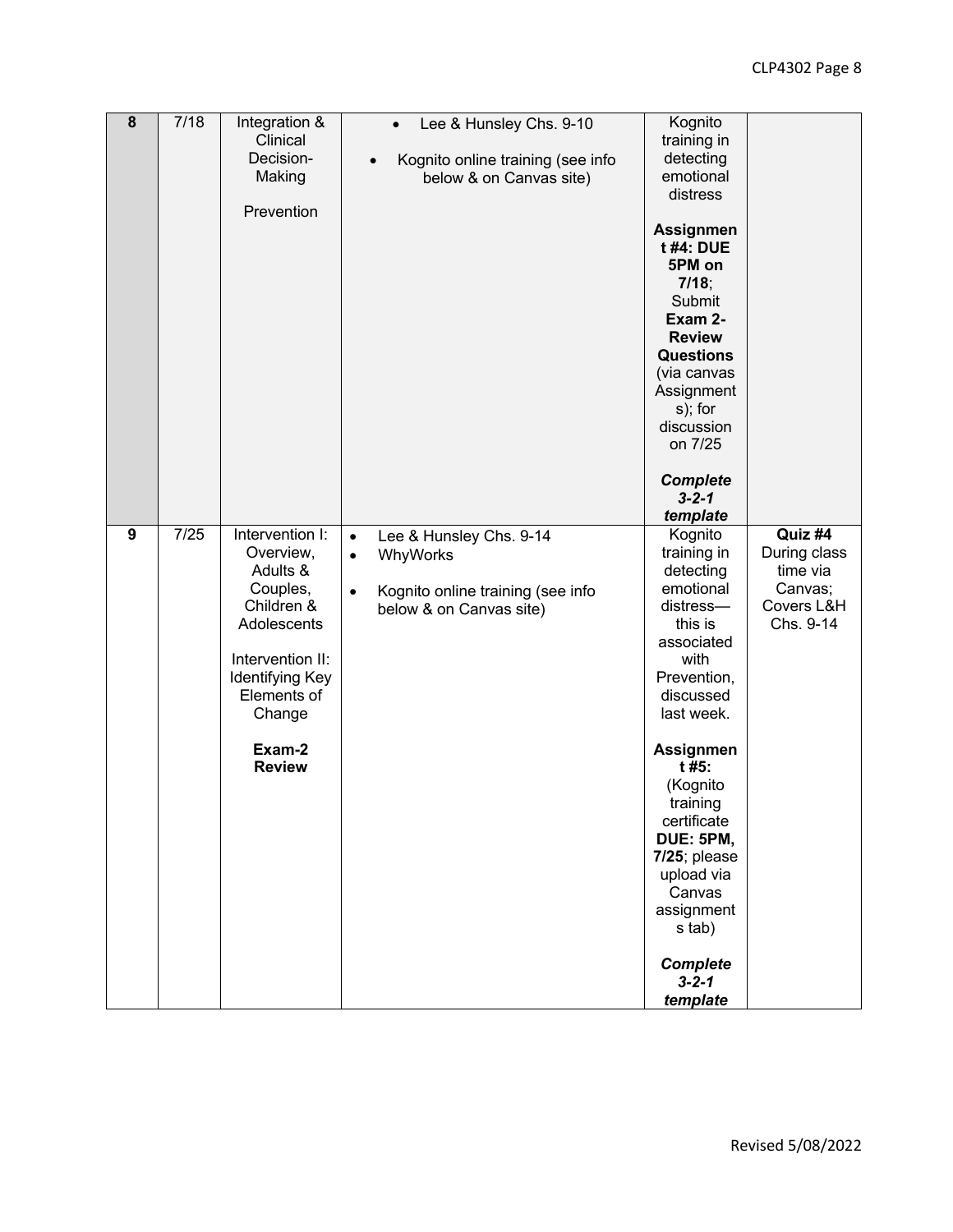| 10 | 8/1 | Subspecialties<br>in Clinical<br>Psychology:<br>Health<br>Psychology:<br>Neuropsychol<br>ogy                                        | Lee & Hunsley Ch. 15<br>$\bullet$<br>Re-read: APA (2011) Careers in<br>psychology.pdf | Online Final<br>Exam (via<br>Canvas,<br>during class<br>time) |
|----|-----|-------------------------------------------------------------------------------------------------------------------------------------|---------------------------------------------------------------------------------------|---------------------------------------------------------------|
|    |     | <b>Guest</b><br>Speaker via<br>zoom: Dr.<br><b>Catherine</b><br>Price, CHP<br>(time: 9:35-<br>10:35AM)<br>Exam-2<br>$(10:45-12:15)$ |                                                                                       | <b>Covers L&amp;H</b><br>readings<br>Chs. 5-15                |

### *Kognito Training:*

Kognito is a free online training simulation course that teaches effective techniques to help and refer friends, classmates, and peers around you who might be showing signs and symptoms of emotional distress. Kognito has three unique training modules, one for friends and family of students, one for faculty members, and one for helping student veterans. You are only expected to complete the At-Risk for Students module, though I encourage you to explore the other modules as well.

As a friend, family member or UF peer, you may be the first one to notice signs of distress of someone around you. At UF, it is our shared responsibility to look out for one another and we are here to support you help distressed students. The UF Counseling and Wellness Center offers a free online resource, Kognito, to help you practice having difficult conversations and learn tools for when students show signs of stress. With Kognito, you can learn how to talk about these signs, practice sharing your concerns, and learn how to motivate the person in distress to seek help.

To take this course, follow these instructions:

- 1. Go to kognitocampus.com
- 2. Click on "Create a New Account"
- 3. \*DO NOT USE THE SAME PASSWORD AS YOUR GATORLINK ACCOUNT\*
- 4. Fill out form using enrollment key: ufl2323
- 5. Follow the on-screen instructions
- 6. Download your certificate of completion and upload to the corresponding Assignment in Canvas

#### **Questions or concerns? Email a Kognito Program Ambassador at Kognito-UF@ufl.edu.**

#### **Course Materials and Technology:**

*Required Textbook:* Lee, C. M., & Hunsley, J. (2018). *Introduction to Clinical Psychology: An Evidence Based Approach*. (4th Edition). Canada: John Wiley & Sons. ISBN # 9781118949467.

**Chapters from other books and primary-source refereed-journal papers will be provided as pdf documents and made available in the course "files" tab on Canvas** (http://elearning.ufl.edu**); download by clicking on the link listed under readings for the week of the class.** Lecture powerpoints will be available through Canvas by noon the day of class, if not sooner (also under the "files" tab)**.**

To access assigned *readings and lectures*, once in Canvas for the course, click "*files*" tab and you will see folders for "*Class Readings \_pdfs*" and "*Class Lectures \_pptx*" organized by classsession week as listed below. There will also be several optional readings for each week;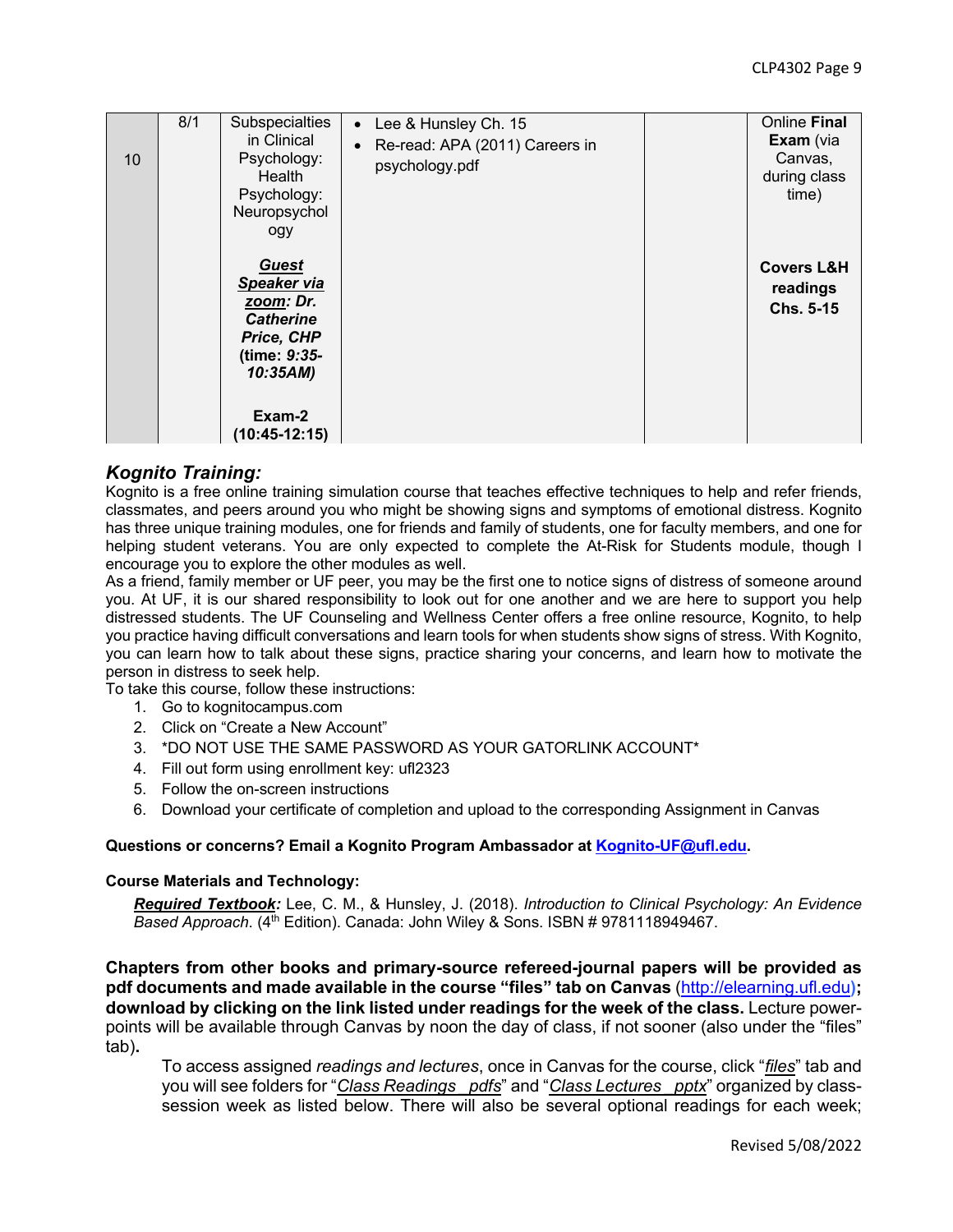these may provide alternative views and will be well-worth reading. All required and optional reading material will be available as pdfs for download on the Canvas system. This text is available online as hardcover and softcover. Lecture notes will be available through Canvas by 11:59pm the day before class (also under the "files" tab)**.** To access assigned *readings and lectures*, once in Canvas for the course, click "*files*" tab and you will see folders for "*Class Readings \_pdfs)*" and "*Class Lectures \_pptx*" organized by class-session week as listed below in the detailed course schedule above.

*Note: If you plan to print-out the lecture pptx files, I advise you to print them in grayscale, since some of the slide backgrounds are in black and this will eat up you printer ink!*

- n *Additional Readings:* as indicated will be made available via Canvas. Some of these additional readings will be *optional* (as specified in the syllabus); others will be *required* above and beyond the L&H text.
- **Electronic Device:** There will be "during-class" or scheduled assignments, quizzes or exams administered via Canvas (as described within this syllabus). An electronic device with internet and Canvas capabilities is required (e.g., laptop, tablet; preferably with **Firefox** browser for full Canvas functionality). Please contact the UF Computer Help Desk (contact information below) if you have questions or concerns regarding your device's capabilities.
- **Canvas:** Canvas is the course management system that you will use for this course. Canvas is accessed by using your Gatorlink account name and password at elearning.ufl.edu. There are several tutorials and student-help links on the Canvas login site. **Canvas works best with the Firefox browser**.
- If you have technical questions call the UF Computer Help Desk at 352-392-HELP or send email to helpdesk@ufl.edu. You are responsible for checking your account prior to each class to determine how you should prepare for the upcoming class.

For technical support for this class, please contact the UF Help Desk at:

- Learning-support@ufl.edu
- (352) 392-HELP select option 2
- https://lss.at.ufl.edu/help.shtml

#### **ACADEMIC REQUIREMENTS AND GRADING**

#### **Exams:**

There will be TWO exams—a midterm and a final; each will be worth 6.82% of the total grade. Exams will not be cumulative and will cover material from lectures, readings, and in-class presentations or discussions. The format of exams will be multiple choice and short answer. There will be no make-up exams, except for documented medical reasons (i.e., physician note); other documented emergencies may or may not be approved pending decision by the instructor. If you miss an exam, you will receive a score of zero on that exam. Students who must miss class on the day of an exam may request arrangements to take the exam early, pending approval by the instructor. Such requests should be submitted in writing to the instructor as early as possible in the semester; these arrangements must be made early in the semester or they will not be considered. Exams will be administered through Canvas; thus, a compatible electronic device will be required to take the exam. Exams will be open-book and are to be completed *independently*, unless indicated otherwise by the instructor during class.

Class attendance will be rewarded via the inclusion of in-class information in each exam that is not covered in the textbook. Exam #2 will be the Final Exam which will occur during the last scheduled class period (e.g., **8/1**).

### **Canvas Quizzes:**

There will be four (**4)** quizzes in this course, each will be worth 4.55% of your final grade (for a total of 18.18% of your grade). Quizzes will be administered during class hours online (as described above in the detailed class schedule) using the Canvas website, unless otherwise specified. Canvas quizzes will open at the beginning of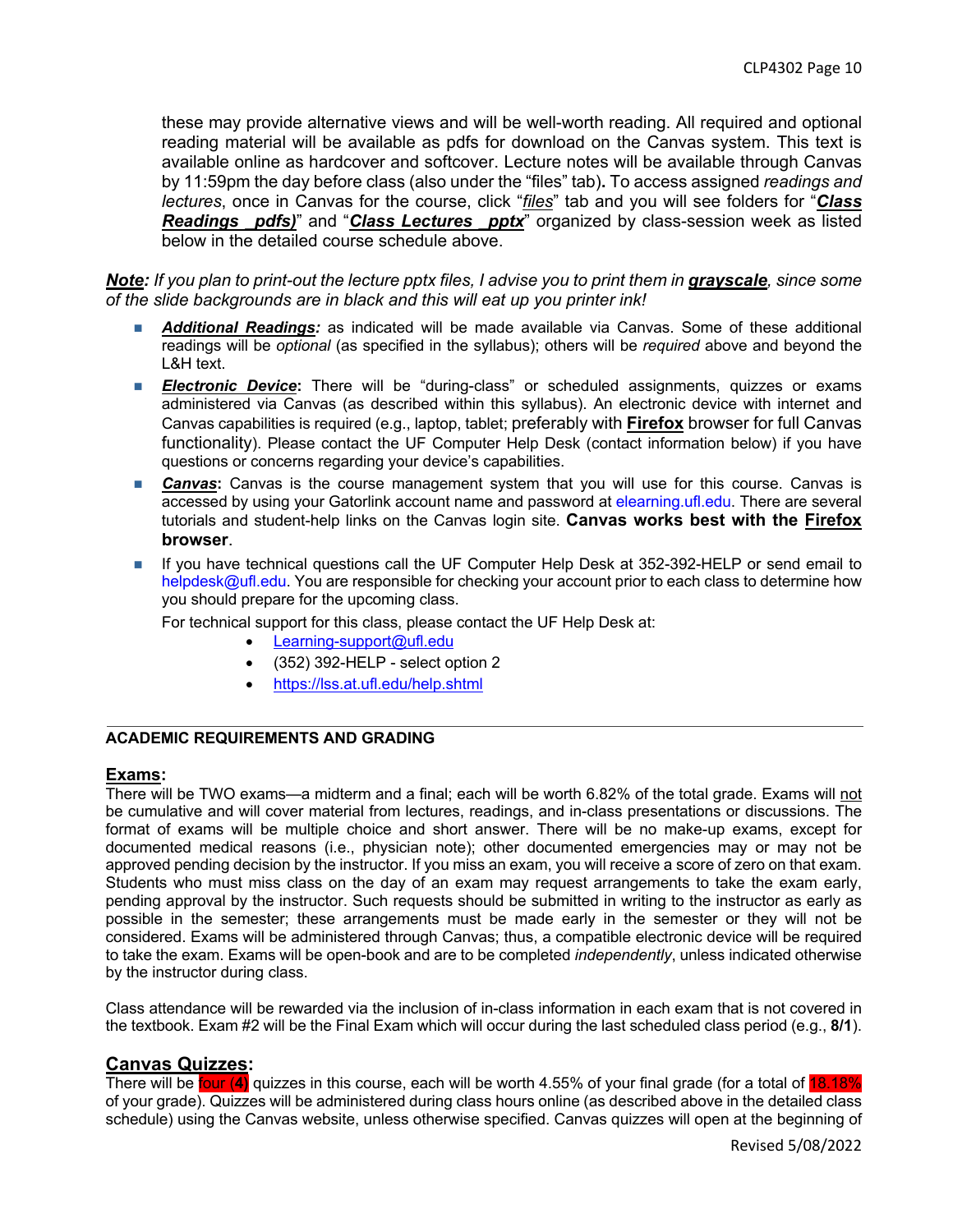the class period; you must be attending class via zoom in order to take the online quiz. Content from quizzes may come from any lectures, readings, or assignments due for that class day. For example, all readings and any associated lectures in the Week 3 tab on Canvas must be completed *before* the Week 3 class to ensure adequate preparation for the Week 3 quiz. Quizzes missed due to *unexcused* absences will be given a zero. Quizzes are closed-book, to be *completed independently*, and no notes will be allowed.

### **Assignments Submitted to Canvas:**

There will be four (**5**) assignments in this course. Assignments will vary in nature; for example, they will include online discussion board posts, trainings, or follow-up individual or group work that reflects in-class activities. These assignments will each be worth 4.81% of your grade (for a total of 19.2% of your final grade). Assignments are typically due at 5pm EST on the day of class, with some exceptions as indicated in this syllabus.

### **Attendance:**

Attendance will be taken at every class, except for the two exam days. You will be allowed to miss one class with no penalty; attendance will count for 9.1% of your final grade. Given that this is an upper-level elective course, class attendance is expected, not optional. You will be required to sign into class each week to mark your class attendance. It will not be permitted to sign in for a classmate; anyone caught doing this will lose their and their classmate's attendance point for the day. We will ask you to sign in at a random time during the class period to encourage attendance throughout the duration of the class. If you do miss a class, it will be your responsibility to request notes from a classmate or schedule office hours with me to discuss content from that class. You are expected to arrive to class on time and stay until dismissed in order to earn your attendance credit.

### **Participation:**

Your active engagement in the class will be assessed, through both activity in the class discussions via Canvas Discussions associated with assignments, when assigned, but also during in-class sessions. I hope to hear each of your voices at least once per class—raise your hand, chime in, or I'll call on you.... The participation grade will be derived from completion of the 3-2-1 template exercises due by 11:59pm the Tuesday following each Monday class session, and collectively contribute 36.4% to the final grade.

Our class sessions may be audio-visually recorded for students in the class to refer back and for enrolled students who are unable to attend live. Students who participate with their camera engaged or utilize a profile image are agreeing to have their video or image recorded. If you are unwilling to consent to have your profile or video image recorded, be sure to keep your camera off and do not use a profile image. Likewise, students who un-mute during class and participate orally are agreeing to have their voices recorded. If you are not willing to consent to have your voice recorded during class, you will need to keep your mute button activated and communicate exclusively using the "chat" feature, which allows students to type questions and comments live. The chat will not be recorded or shared. As in all courses, unauthorized recording and unauthorized sharing of recorded materials is prohibited.

### **Grading:**

### *Snapshot View:*

| <b>Requirement</b> | <b>Number Throughout Semester</b> | <b>Total Points (% of Final Grade)</b> |
|--------------------|-----------------------------------|----------------------------------------|
| Exams              |                                   | 30 (13.64%; 15 points each)            |
| <b>Quizzes</b>     | Δ                                 | 40 (18.18%; 10 points each)            |
| <b>Assignments</b> | 5                                 | 50 (22.73%; 10 points each)            |
| <b>Attendance</b>  | 10                                | 20 (9.1%; 2 points each)               |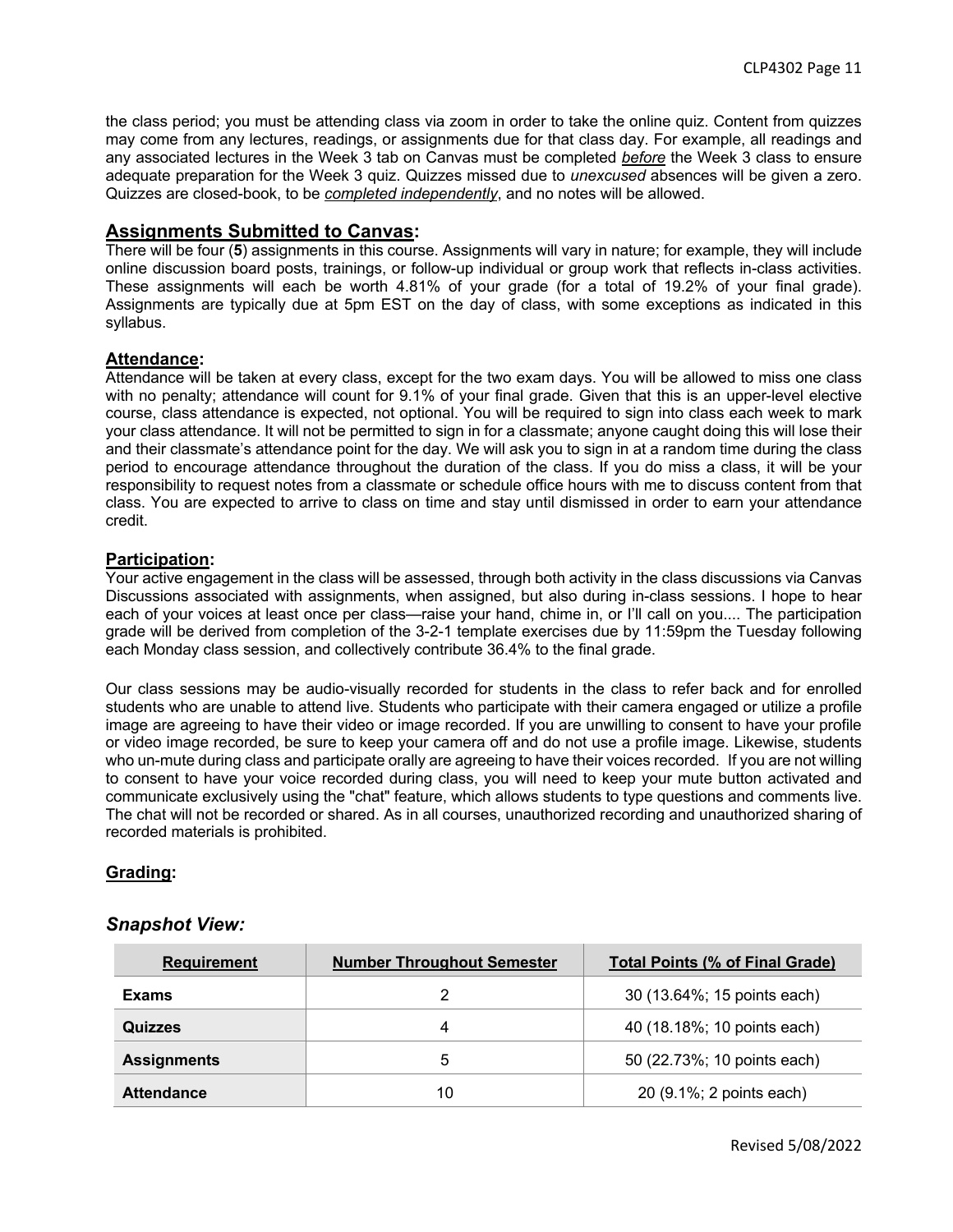| <b>Participation, as</b><br>assessed through 3-2-1<br>template exercises on<br>Discussion Board for<br>each class presentation | 80 (36.4%; 10 each) |
|--------------------------------------------------------------------------------------------------------------------------------|---------------------|
| <b>Total Points</b>                                                                                                            | 220 (100%)          |

# *Detailed View:*

| CLANCA AICM.<br><b>Requirement</b> | <b>Misc. Notes</b>                                                                                                                                                                                         | <b>Due Date</b>                            | <b>Total Points (% of Final</b> |
|------------------------------------|------------------------------------------------------------------------------------------------------------------------------------------------------------------------------------------------------------|--------------------------------------------|---------------------------------|
|                                    |                                                                                                                                                                                                            |                                            | Grade)                          |
| <b>Exams</b>                       | Exams will be<br>administered on<br>Canvas during class<br>time.                                                                                                                                           |                                            |                                 |
| Exam 1                             |                                                                                                                                                                                                            | June 27, 2022, during class<br>via Canvas  | 15 (6.82%)                      |
| Exam 2                             |                                                                                                                                                                                                            | August 1, 2021, during class<br>via Canvas | 15 (6.82%)                      |
| <b>Quizzes</b>                     | Quizzes will be closed<br>note, administered on<br>Canvas during class<br>time (9:35-9:50am).                                                                                                              |                                            |                                 |
| Quiz 1                             |                                                                                                                                                                                                            | May 27, 2022 in class                      | 10 (4.55%)                      |
| Quiz 2                             |                                                                                                                                                                                                            | June 28, 2022 in class                     | 10 (4.55%)                      |
| Quiz 3                             |                                                                                                                                                                                                            | July 11, 2022 in class                     | 10 (4.55%)                      |
| Quiz 4                             |                                                                                                                                                                                                            | July 25, 2022 in class                     | 10 (4.55%)                      |
| <b>Assignments</b>                 | Assignments are<br>typically due Tuesday<br>evenings (submitted via<br>Canvas) by 5pm after<br>class, based on the<br>class activity that day.<br>Deviations from this<br>schedule will be<br>highlighted. |                                            |                                 |
| Assignment #1                      | <b>Biographical Statement</b>                                                                                                                                                                              | May 16, 5PM                                | 10 (4.55%)                      |
| Assignment #2                      | Thought paper-<br><b>Prescription Authority</b><br>for Psychologists                                                                                                                                       | May 23, 5PM                                | 10 (4.55%)                      |
| Assignment #3                      | Exam 1 Review<br>Questions                                                                                                                                                                                 | November 17, 5PM                           | 10 (4.55%)                      |
| Assignment #4                      | Exam 2 Review<br>Questions                                                                                                                                                                                 | December 1, 5PM                            | 10 (4.55%)                      |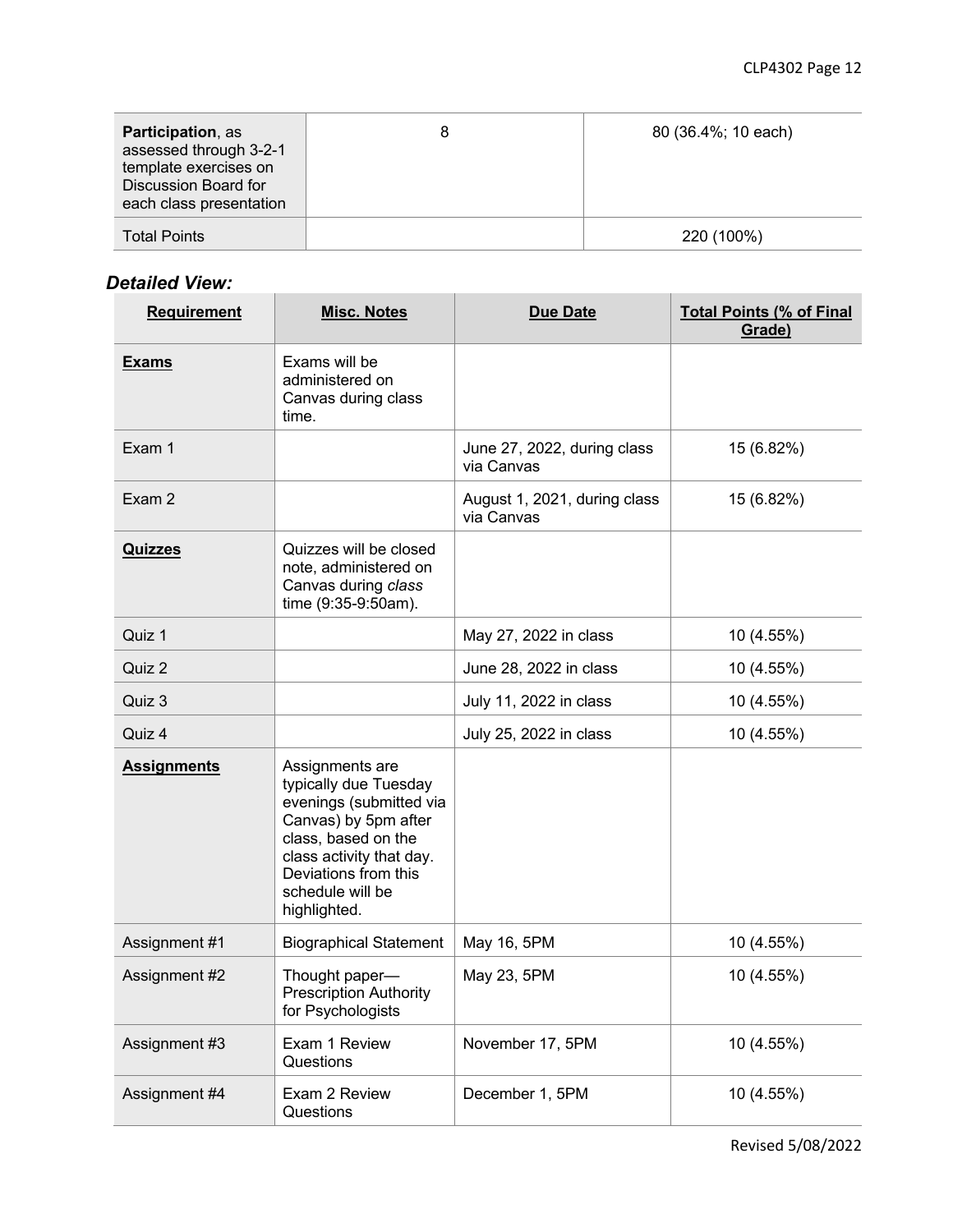| Assignment #5       | Kognito Certificate                                                                                                              | July 25, 5pm                               | 10 (4.55%)                |
|---------------------|----------------------------------------------------------------------------------------------------------------------------------|--------------------------------------------|---------------------------|
| <b>Attendance</b>   | Remember to please<br>be on time for class<br>and stay online for the<br>entirety or your<br>attendance may not be<br>reflected. | Each of 10 classes                         | 20 (9.1%; 2 points/class) |
| EXAM <sub>1</sub>   |                                                                                                                                  | June 27, 2022, during class<br>via Canvas  | 15 (6.82%)                |
| EXAM <sub>2</sub>   |                                                                                                                                  | August 1, 2021, during class<br>via Canvas | 15 (6.82%)                |
| <b>Total Points</b> |                                                                                                                                  |                                            | 220 (100%)                |

### **Point system used (i.e., how do course percentage points translate into letter grades).**

### **Example:**

| <b>Points</b>   | $93 -$ | $90-$ | $87 -$ | $83 -$ | $80 -$ | $77 -$ | $73 -$          | $70 -$                 | $67 -$ | $63 -$ | $60 -$  | <b>Below</b> |
|-----------------|--------|-------|--------|--------|--------|--------|-----------------|------------------------|--------|--------|---------|--------------|
| earned          | 100    | 92    | 89     | 86     | 82     | 79     | 76              | 72                     | 69     | 66     | 62      | 60           |
| Letter<br>Grade | A      |       | B+     | В      | В-     | С+     | $\sqrt{2}$<br>ັ | $\sim$<br>$\mathbf{v}$ | D+     | ┗      | −<br>−∪ |              |

Please be aware that a C- is not an acceptable grade for graduate students. The GPA for graduate students must be 3.0. in all 5000 level courses and above to graduate. A grade of C counts toward a graduate degree only if a sufficient number of credits in courses numbered 5000 or higher have been earned with a B+ or higher. In addition, the Bachelor of Health Science Program does not use C- grades.

| Letter<br><b>Grade</b> |     | А-   | $B+$ | B                | <b>B-</b> | $C+$ | $\hat{\phantom{a}}$ | $\sim$<br>$\overline{\mathbf{u}}$ | $D+$ |     | D-   |     | <b>WF</b> |     | <b>NG</b> | $\epsilon$<br>-37<br>U |
|------------------------|-----|------|------|------------------|-----------|------|---------------------|-----------------------------------|------|-----|------|-----|-----------|-----|-----------|------------------------|
| Grade<br><b>Points</b> | 4.0 | 3.67 | 3.33 | 3.0 <sub>1</sub> | 2.67      | 2.33 | $\Omega$<br>Z.U     | .67                               | .33  | 0.، | 0.67 | 0.0 | 0.0       | 0.0 | 0.0       | 0.0                    |

For greater detail on the meaning of letter grades and university policies related to them, see the Registrar's Grade Policy regulations at:

http://catalog.ufl.edu/ugrad/current/regulations/info/grades.aspx

### **Exam Policy:**

There will be 2 exams in this course. All exams will be completed during the scheduled course time, in person, and proctored by the instructor (unless other arrangements have been made). Exams are open-book, and will consist of multiple-choice and short-answer questions, as well as an extra-credit short-answer question. Exams will focus on the course content covered since the previous exam; that is, exams will not be cumulative. Each exam is worth 100 points, for a total of 200 points.

### **Policy Related to Make up Exams or Other Work:**

We expect you to attend and to be prepared to participate in all class sessions. Personal issues with respect to fulfillment of course requirements will be handled on an individual basis. If you must miss an exam because of a foreseeable conflict (i.e., professional conference, athletic competition, religious observance, etc.) you are expected to notify us immediately to set-up alternative arrangements *prior* to the exam date. If a student is not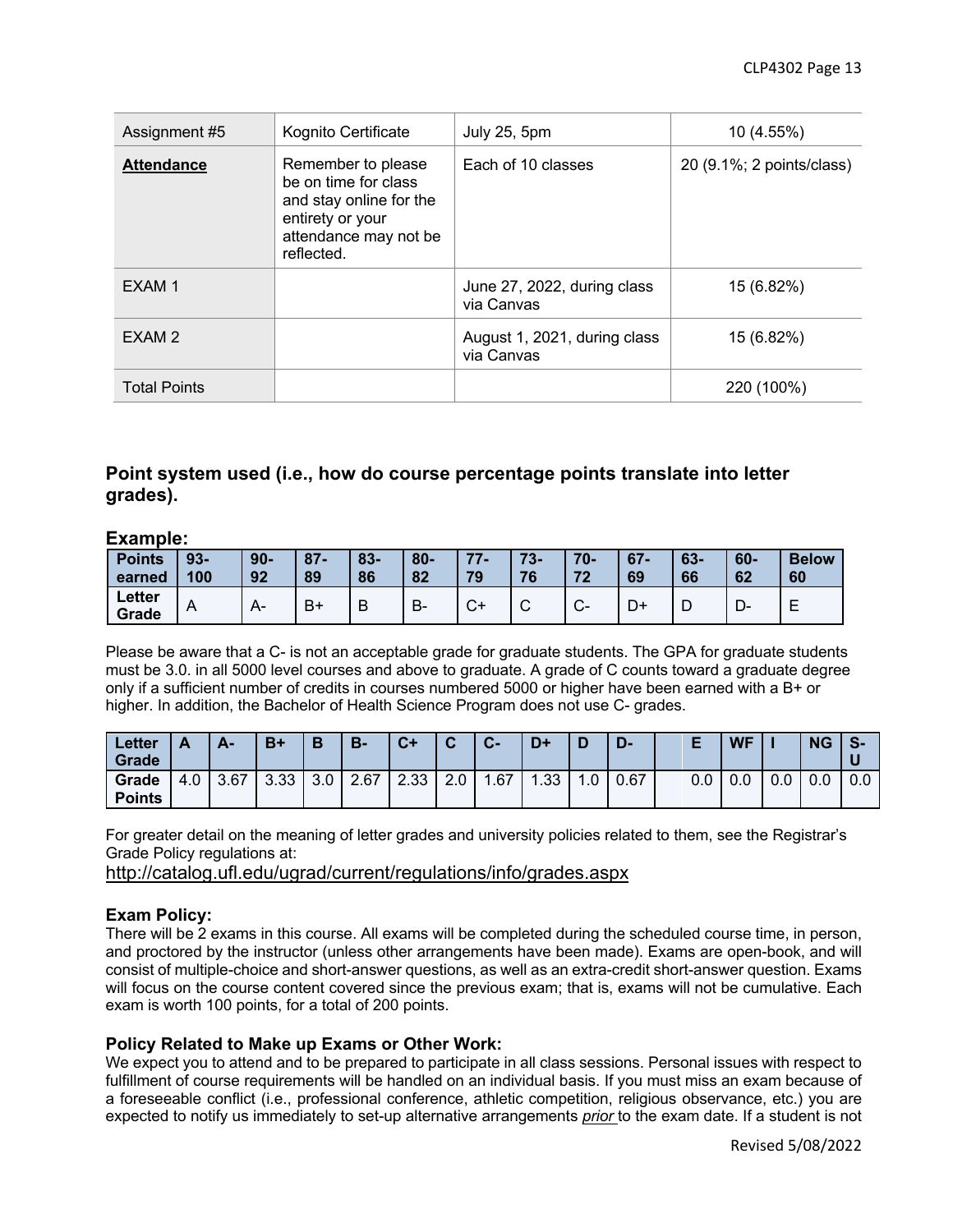in class for an exam due to an illness or medical emergency, they will be required to provide a statement from their healthcare provider documenting the illness or medical emergency. A make-up exam will be provided the first day the student returns to their normal class schedule or at the earliest convenience of the instructor. Requirements for make-up exams, assignments, and other work in this course are consistent with university policies that can be found in the online catalog at: https://catalog.ufl.edu/ugrad/current/regulations/info/attendance.aspx.

Please note all faculty are bound by the UF policy for excused absences. For information regarding the UF Attendance Policy see the Registrar website for additional details: https://catalog.ufl.edu/ugrad/current/regulations/info/attendance.aspx

Excused absences must be consistent with university policies in the Graduate Catalog (http://gradcatalog.ufl.edu/content.php?catoid=10&navoid=2020#attendance) and require appropriate documentation. Additional information can be found here: https://catalog.ufl.edu/ugrad/current/regulations/info/attendance.aspx

#### **Reporting illnesses and family emergencies:**

In the event you experience an unexpected illness, family, or otherwise personal emergency please notify the instructor immediately to set-up alternative arrangements.

### **The UF Religious Holidays Policy is available at:**

https://catalog.ufl.edu/ugrad/current/regulations/info/attendance.aspx#religious

For University of Florida Students, the following guidelines apply:

- Students, upon prior notification to their instructors, shall be excused from class or other scheduled academic activity to observe a religious holy day of their faith.
- Students shall be permitted a reasonable amount of time to make up the material or activities covered in their absence.
- Students shall not be penalized due to absence from class or other scheduled academic activity because of religious observances.

Any requests for make-ups due to technical issues MUST be accompanied by the ticket number received from LSS when the problem was reported to them. The ticket number will document the time and date of the problem. You MUST e-mail me within 24 hours of the technical difficulty if you wish to request a make-up.

#### **Policy Related to Required Class Attendance:**

Attendance is considered an integral part of the learning experience as class discussions and lectures will include valuable material covered in the examinations that is not otherwise covered in the textbook. Thus, class attendance will be taken, and students are expected to attend all classes and participate in class discussions to have exposure to this information. Class attendance will be calculated into your final grade in the course through submission of the in-class assignments and weekly quizzes. **NOTE THAT STUDENTS WHO ARE NOT PRESENT DURING CLASS TIME WILL NOT RECEIVE CREDIT FOR TURNING IN AN IN-CLASS ASSIGNMENT OR QUIZ/EXAM THROUGH CANVAS**. If students must be absent, they will be responsible for any missed material by acquiring lecture notes from other students who attended. You can expect that class slides will, in most cases, be on Canvas; however, not every lecture has slides that will accompany it and not all information will be on slides. Some material presented in lectures will not be in the text and will be included on examinations. Thus, reduced attendance can be expected to result in a lower course grade. Requirements for class attendance and make-up exams, assignments, and other work in this course are consistent with university policies that can be found in the online catalog at: https://catalog.ufl.edu/ugrad/current/regulations/info/attendance.aspx.

Please note all faculty are bound by the UF policy for excused absences. For information regarding the UF Attendance Policy see the Registrar website for additional details: https://catalog.ufl.edu/ugrad/current/regulations/info/attendance.aspx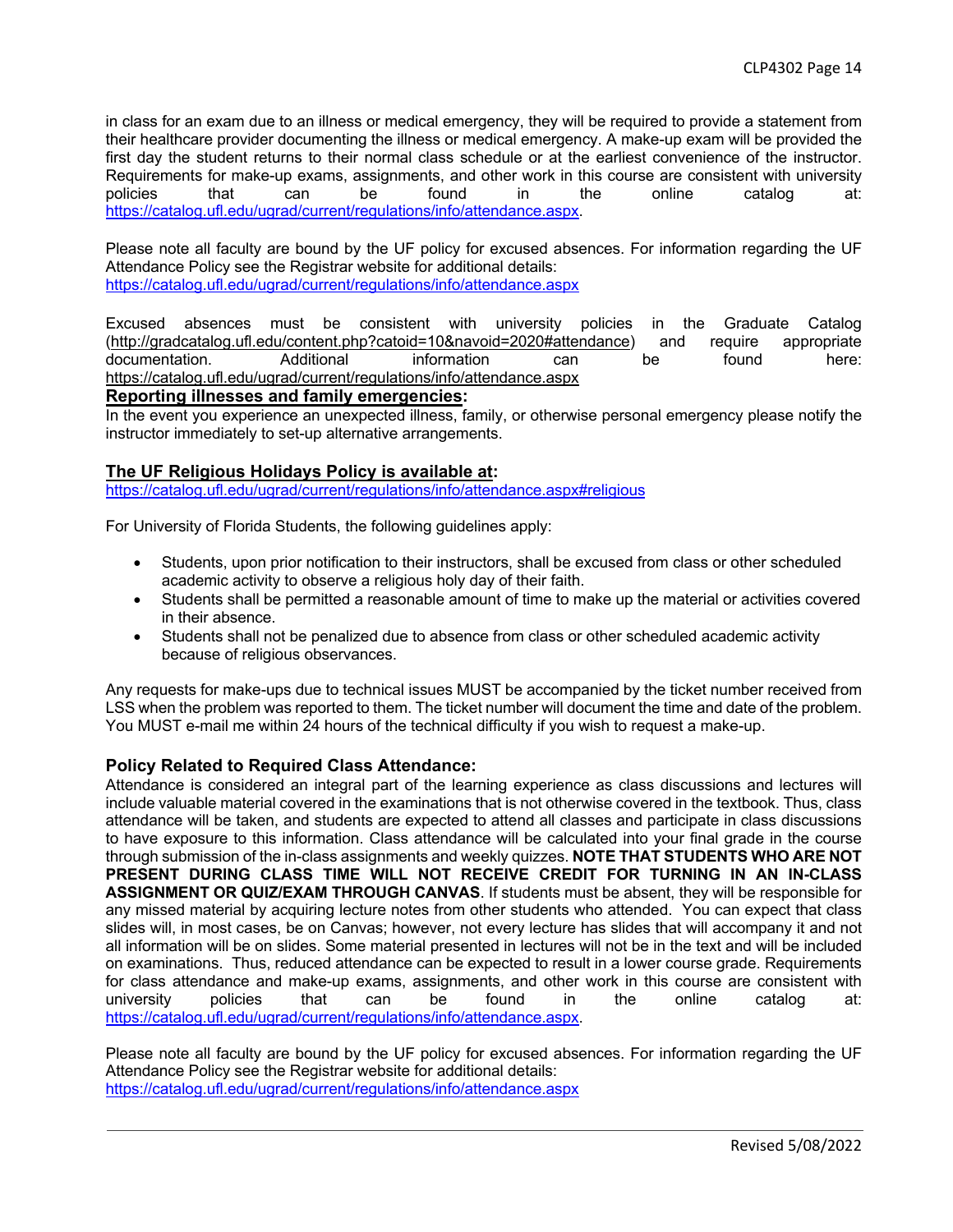### **STUDENT EXPECTATIONS, ROLES, AND OPPORTUNITIES FOR INPUT**

#### **Expectations Regarding Course Behavior:**

- Please refrain from using electronic devices during class lectures except for taking notes, completing inclass assignments, and quizzes/exams, as it is distracting and inconsiderate of other students and the instructor.
- Additionally, cell phones, recording devices (unless part of an accommodation for learning disabilities), and text messaging are prohibited during class. must be placed on silent or turned off during class. Any use of a cell phone during class (i.e., chatting, texting) will be considered a violation of this policy as it disrupts other students from learning. Students who violate this policy will be asked to leave and will lose 1% of their final grade per violation. Please speak to the instructor prior to the beginning of class if you experience an emergency that requires you to leave the room to take a phone call.
- Please do not arrive late to class or disrupt the class, as it is distracting and inconsiderate of other students and the instructor.
- To the extent permitted by facility rules and restrictions, you may bring food and/or beverages to class as long as it does not interfere with your ability to work and/or participate in class, and as long as it does not interfere with or your classmates' ability to work and participate in class. You will be expected to clean-up after yourself and dispose of all trash before leaving the classroom.

#### **Academic Integrity:**

Students are expected to act in accordance with the University of Florida policy on academic integrity. As a student at the University of Florida, you have committed yourself to uphold the Honor Code, which includes the following pledge:

#### "**We, the members of the University of Florida community, pledge to hold ourselves and our peers to the highest standards of honesty and integrity**."

You are expected to exhibit behavior consistent with this commitment to the UF academic community, and on all work submitted for credit at the University of Florida, the following pledge is either required or implied:

#### **"On my honor, I have neither given nor received unauthorized aid in doing this assignment."**

It is your individual responsibility to know and comply with all university policies and procedures regarding academic integrity and the Student Honor Code. Violations of the Honor Code at the University of Florida will not be tolerated. Violations will be reported to the Dean of Students Office for consideration of disciplinary action. For additional information regarding Academic Integrity, please see Student Conduct and Honor Code or the Graduate Student Website for additional details:

https://www.dso.ufl.edu/sccr/process/student-conduct-honor-code/

http://gradschool.ufl.edu/students/introduction.html

Please remember cheating, lying, misrepresentation, or plagiarism in any form is unacceptable and inexcusable behavior.

### **SUPPORT SERVICES**

### **Accommodations for Students with Disabilities:**

If you require classroom accommodation because of a disability, it is strongly recommended you register with the Dean of Students Office http://www.dso.ufl.edu within the first week of class or as soon as you believe you might be eligible for accommodations. The Dean of Students Office will provide documentation of accommodations to you, which you must then give to me as the instructor of the course to receive accommodations. Please do this as soon as possible after you receive the letter. Students with disabilities should follow this procedure as early as possible in the semester. The College is committed to providing reasonable accommodations to assist students in their coursework.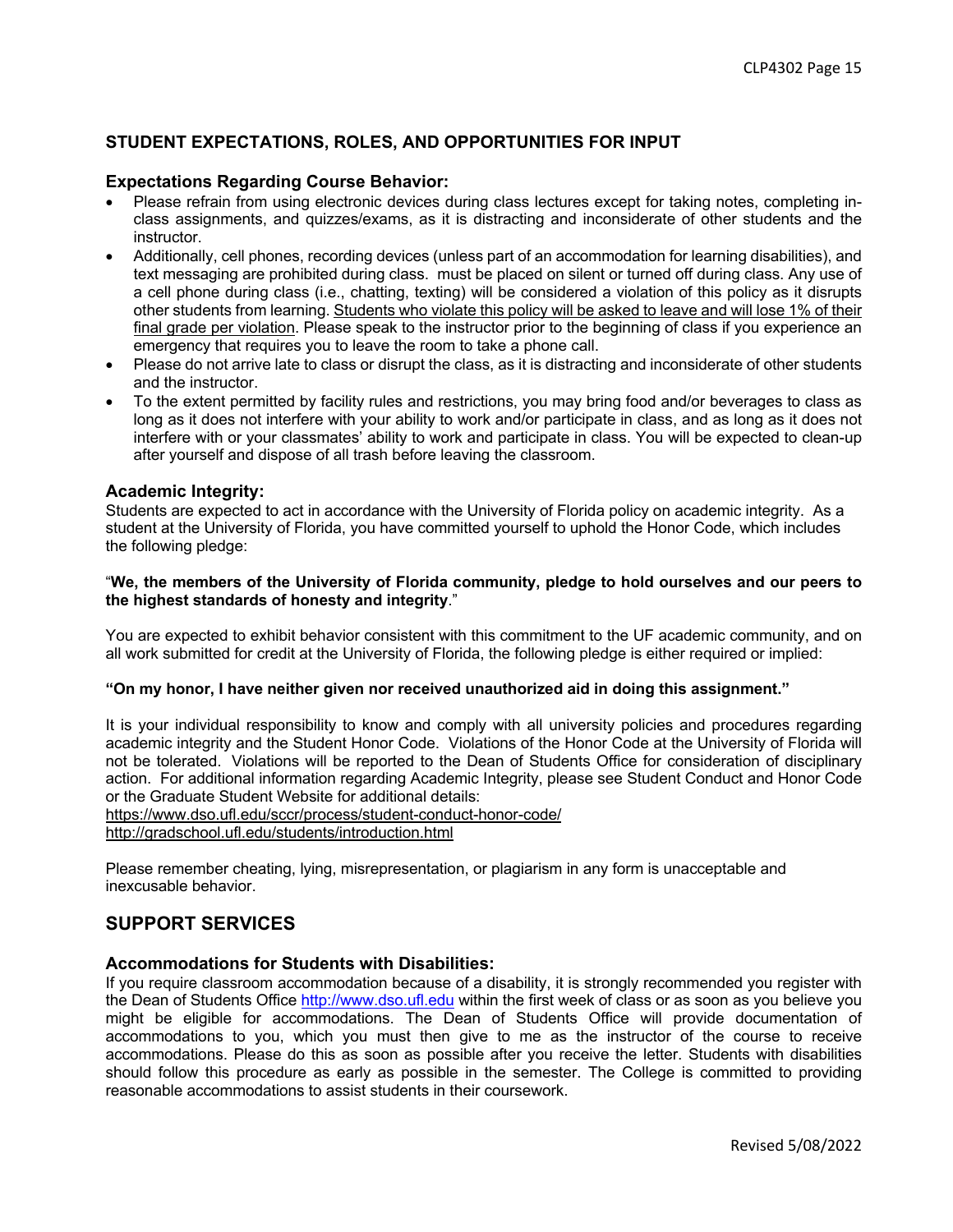### **Health and Wellness:**

Students sometimes experience stress from academic expectations and/or personal and interpersonal issues that may interfere with their academic performance. If you find yourself facing issues that have the potential to or are already negatively affecting your coursework, you are encouraged to talk with an instructor and/or seek help through University resources available to you.

- The **Counseling and Wellness Center** 352-392-1575 offers a variety of support services such as psychological assessment and intervention and assistance for math and test anxiety. Visit their web site for more information: http://www.counseling.ufl.edu. On line and in person assistance is available.
- **You Matter We Care** website: http://www.umatter.ufl.edu/. If you are feeling overwhelmed or stressed, you can reach out for help through the You Matter We Care website, which is staffed by Dean of Students and Counseling Center personnel.
- The **Student Health Care Center** at Shands is a satellite clinic of the main Student Health Care Center located on Fletcher Drive on campus. Student Health at Shands offers a variety of clinical services. The clinic is located on the second floor of the Dental Tower in the Health Science Center. For more information, contact the clinic at 392-0627 or check out the web site at: https://shcc.ufl.edu/
- **University Police Department**: Visit UF Police Department website or call 352- 392-1111 (or 9-1-1 for emergencies).
- **UF Health Shands Emergency Room / Trauma Center**: For immediate medical care call 352- 733-0111 or go to the emergency room at 1515 SW Archer Road, Gainesville, FL 32608; Visit the UF Health Emergency Room and Trauma Center website.
- Crisis intervention is always available 24/7 from: **Alachua County Crisis Center**: (352) 264-6789 http://www.alachuacounty.us/DEPTS/CSS/CRISISCENTER/Pages/CrisisCenter.aspx

Do not wait until you reach a crisis to come in and talk with us. We have helped many students through stressful situations impacting their academic performance. You are not alone so do not be afraid to ask for assistance.

#### **Academic Resources**

• E-learning technical support: Contact the UF Computing Help Desk at 352-392-4357 or via e-mail at helpdesk@ufl.edu.

• Career Connections Center: Reitz Union Suite 1300, 352-392-1601. Career assistance and counseling services.

• **Library Support**: Various ways to receive assistance with respect to using the libraries or finding resources.

• **Teaching Center**: Broward Hall, 352-392-2010 or to make an appointment 352- 392- 6420. General study skills and tutoring.

• **Writing Studio**: 2215 Turlington Hall, 352-846-1138. Help brainstorming, formatting, and writing papers.

• Student Complaints On-Campus: Visit the Student Honor Code and Student Conduct Code webpage for more information.

• On-Line Students Complaints: View the Distance Learning Student Complaint Process.

### **Inclusive Learning Environment:**

Public health and health professions are based on the belief in human dignity and on respect for the individual. As we share our personal beliefs inside or outside of the classroom, it is always with the understanding that we value and respect diversity of background, experience, and opinion, where every individual feels valued. We believe in, and promote, openness and tolerance of differences in ethnicity and culture, and we respect differing personal, spiritual, religious and political values. We further believe that celebrating such diversity enriches the quality of the educational experiences we provide our students and enhances our own personal and professional relationships. We embrace The University of Florida's Non-Discrimination Policy, which reads, "The University shall actively promote equal opportunity policies and practices conforming to laws against discrimination. The University is committed to non-discrimination with respect to race, creed, color, religion, age, disability, sex, sexual orientation, gender identity and expression, marital status, national origin, political opinions or affiliations, genetic information and veteran status as protected under the Vietnam Era Veterans' Readjustment Assistance Act." If you have questions or concerns about your rights and responsibilities for